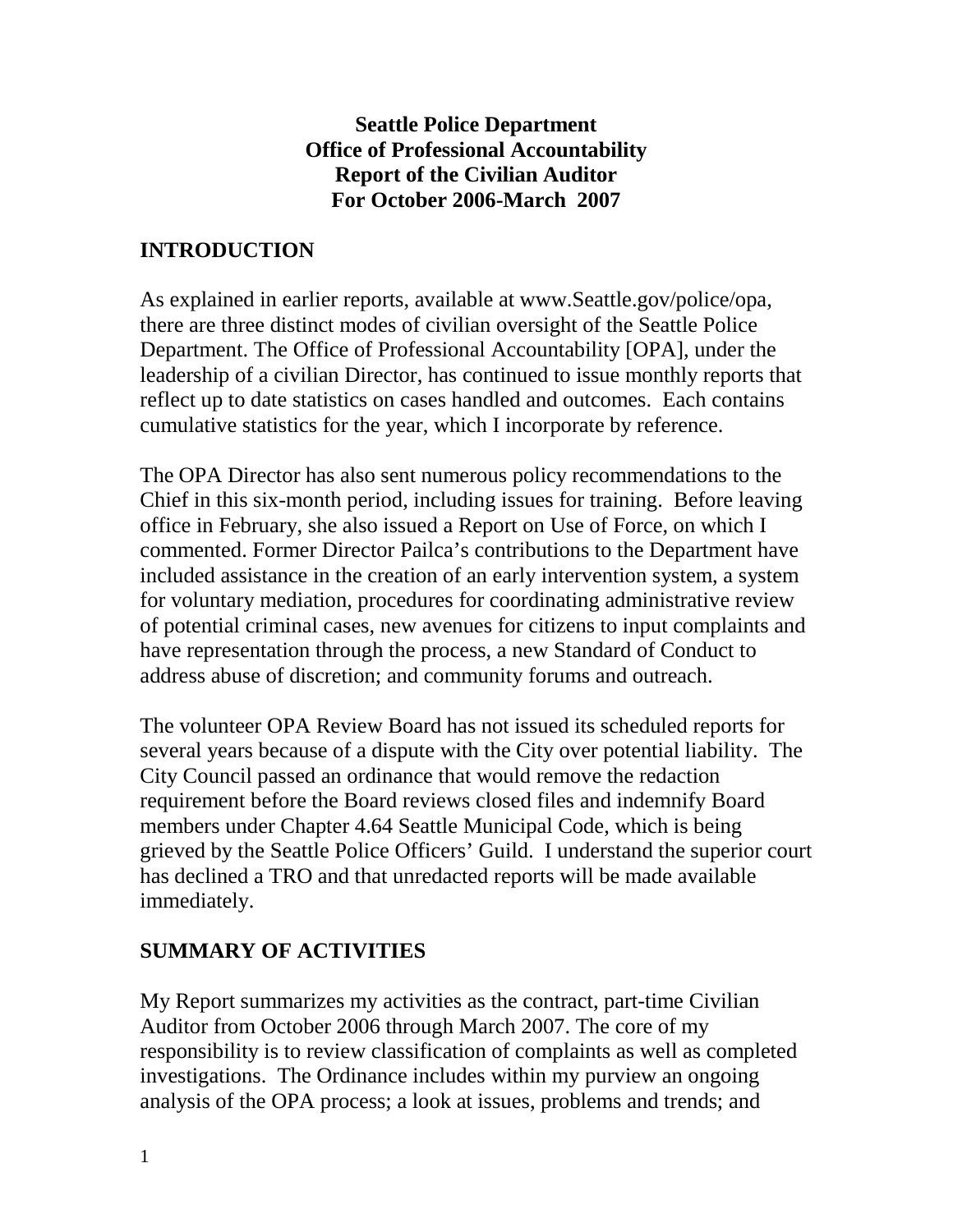recommendations for additional officer training as well as policy and procedure changes. I am tasked to meet periodically with the Chief, with the Mayor, and with the Council, which I do.

In practice, I review all the OPA investigations before completion for fairness, thoroughness, and findings. I make suggestions about investigations, sometimes offer input about the underlying employee conduct at issue, and comment on the functions of the OPA. The staff of the OPA IIS and I discuss all these issues and the staff is very responsive to my concerns, even when we disagree.

In the six months covered by this Report, I have reviewed 82 completed OPA-IS investigations, substantially more than the average of 57 over the last five similar periods.

I reviewed six Line Investigation [LI] referrals, to be able to comment if I disagreed with the classification. I reviewed nine completed Line Investigations. The actions by the OPA, the Chief, and Precinct Commanders have resulted in expediting Line Investigations, which I continue to monitor.

I have also reviewed, for classification and comment on possible follow-up, 49 Supervisory Referrals [SR's] and 173 Preliminary Investigation Reports [PIR's]. I have reviewed numerous contact logs, some of which have been converted into PIR's or SR's, but most of which have not raised issues within the purview of the OPA and therefore not led to investigations.

## **TIMING ISSUES**

I have commented in past reports about the rising workload of the OPA IS. The City Council funded a specific position to increase the staff by one sergeant, which position I understand will be added. However, the Department has or may reassign the rotating intake duty "acting sergeant" position that had staffed the unit since 2001, leading to a flat FTE result of seven investigating sergeants.

I would reiterate my concern that investigations that come out many months after the event make the OPA process less than meaningful to citizens. It is easy for the public to conclude that the delay reflects the Department's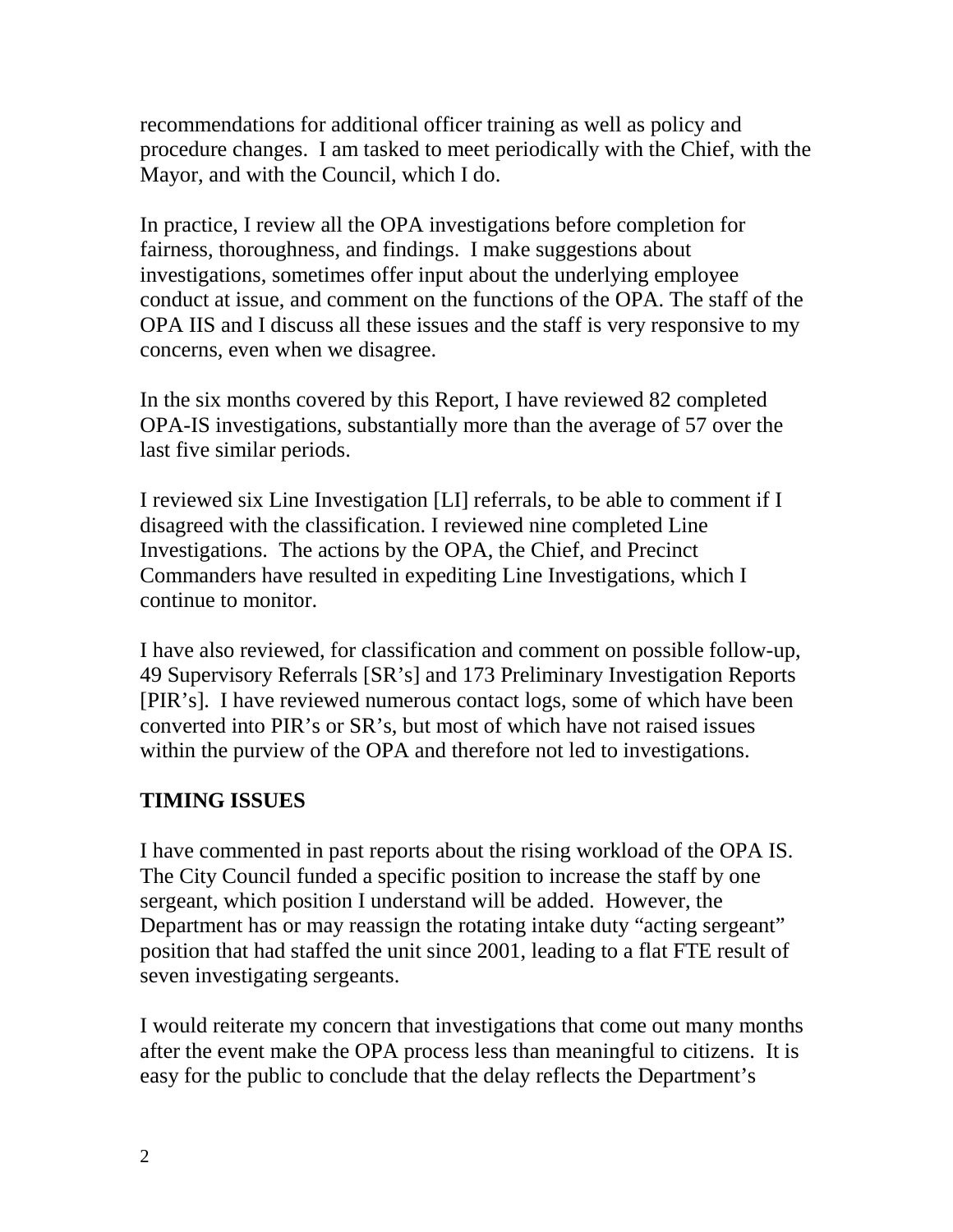"attitude" about citizen complaints. The Chief has expressed the hope that the bottleneck during the review process will be cleared by new procedures.

As commented by the former Director and myself, delay also significantly impacts our jobs in reviewing investigations, as further interviews or followup is often meaningless long after the events in question. The OPA IS has reduced the average investigative time from 119 to 98 days, a significant improvement; but it must be understood that these numbers do not include review by the Director or myself (I have ten days only), or an outcome if the recommendation to the Chief is for a "sustained" finding.

Furthermore, if the employee is under criminal investigation or pending a charging decision, the administrative process usually comes to a halt until resolution by prosecutor or court. The Guild contract allows a 30 day extension of time from declination or verdict if it occurs after the normal 180 day limit has expired. The OPA keeps me informed of open criminal investigations, including a spreadsheet noting the timing issues, so that it can press for timely prosecutorial decisions, which is an improvement.

On the other side, there is no permissible delay if a subject is facing criminal charges. Investigations are often opened by a subject's relative, a witness, or an investigative reporter. Criminal defense counsel generally advise subjects not to participate in the IIS investigation for fear of creating a statement that could be used against them in court. This leaves the IIS at a real disadvantage in assessing what happened.

To offer the same kind of extension of time for subjects that employees get in these cases could, of course, leave an employee with an unresolved disciplinary case for many months, an undesirable result from both the employee's and the public's point of view.

One possible way to address this would be to expedite prosecutorial review. Another might be to legislate that IIS investigations are inadmissible in court. This would probably be controversial from a policy standpoint but might be worth exploring.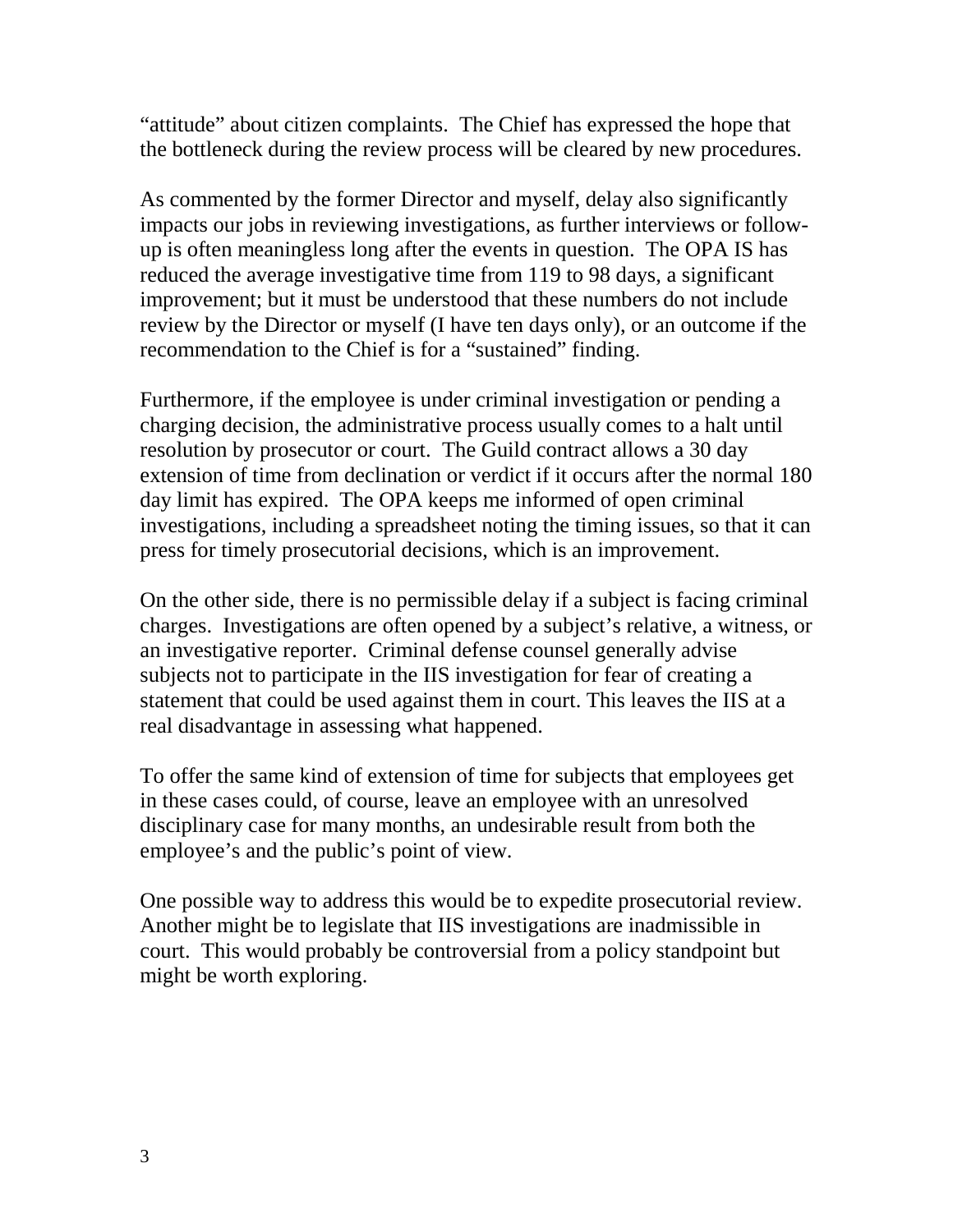## **SPECIFIC ACTIONS**

#### **Internal Investigations**

**Of the 82 completed OPA-IS investigations, I commented on 13 cases**. In a couple I requested further investigation; in several I disagreed with the recommended disposition; in one I questioned bias in the investigation; in several I had questions about the even-handed application of policy in different cases.

#### **Taser Use**

There continue to be a number of cases alleging unnecessary force in the use of Tasers as compliance tools. The primary issues continue to be whether the degree of force was made necessary by the arrestee's conduct; whether the noncompliance was active or passive; and whether the intoxication or mental state of the arrestee may have presented dangerous indications for application or repeated application of electrical current.

I recommend that the Department keep up to date with the ongoing research on the effects of Tasers and consider its Directive a work in progress. There is considerable national controversy over the condition of "excited delirium" to which several deaths after Taser application have been attributed.

#### **Police Escalation of Minor Confrontations**

I have repeatedly recommended further training in the street skills course in de-escalation of threatening situations. The OPA Director has made similar recommendations. The Chief has ordered de-escalation training as well as instruction about the new Standard of Conduct, "Failure to Exercise Judgment and Discretion:"

"Discretion consists of the ability to apply reason, professional experience and judgment in decision-making. ...The overarching standard defining discretion is that all decisions must be reasonable, articulable[sic], warranted and justified.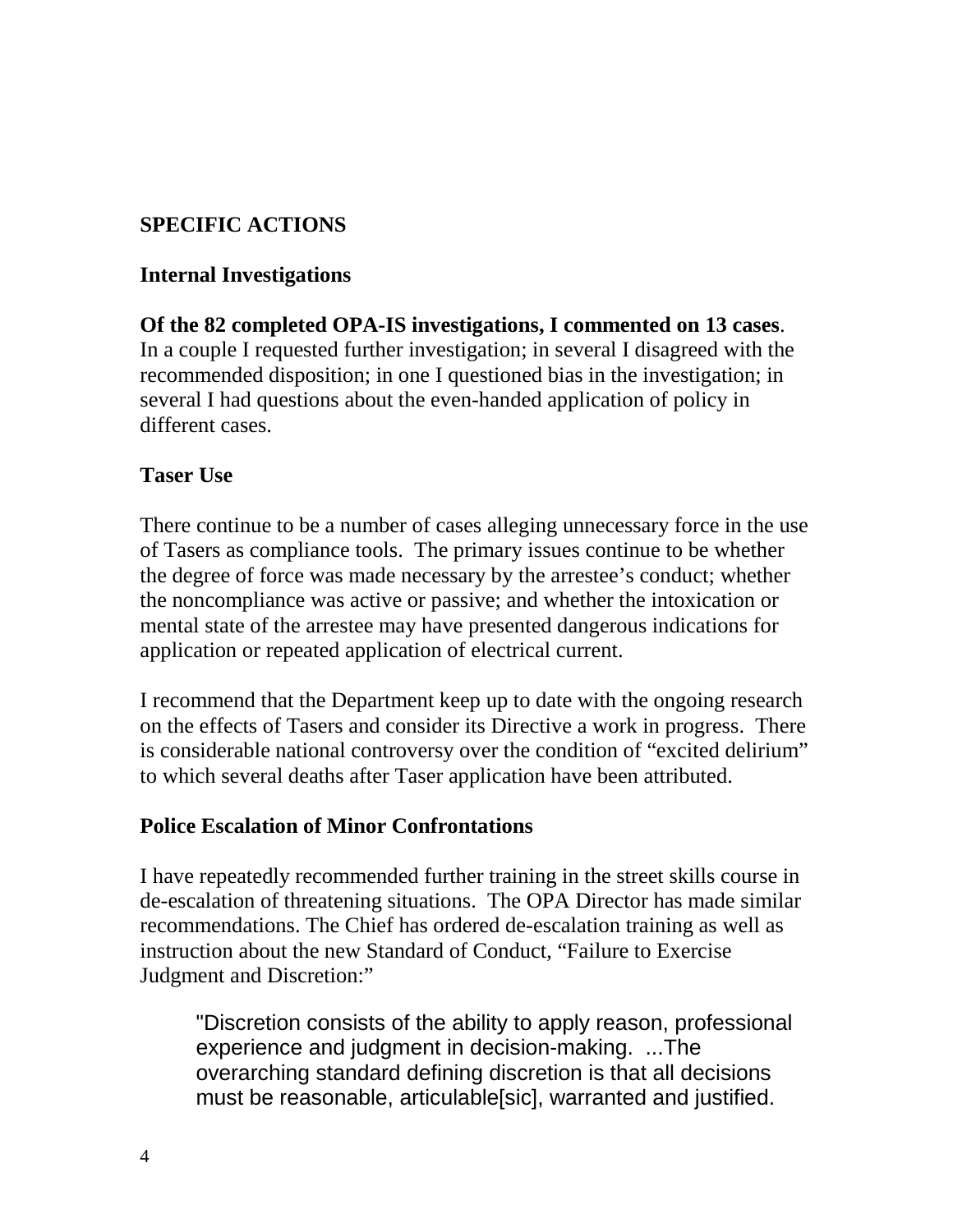Employees who engage in conduct that is or reasonably appears to be excessive, unwarranted and unjustified may be investigated for either a specific act of misconduct... or an allegation of 'Failure to Exercise Judgment and Discretion' under this article."

This training has been incorporated in Street Skills 2006.

There were fewer cases in this period where significant force became necessary because of the escalation of the original confrontation. In one case a noise complaint involving no obvious threat, but one intoxicated man who refused to hang up his cell phone call with his wife or to keep his hands on the patrol car for frisking, was eventually Tased and subdued by nine officers, involving injuries all round. In another, two teenagers refused to move out of the way of traffic exiting a parking lot. The father of one rushed to intercede when they were placed up against a patrol car and was forcefully intercepted by an officer, leading to a struggle and Tasing and injury to both. While the force ultimately used in any given case may have become necessary, different initial actions could have helped defuse the hostility and calm the situations.

It is distressing to see how many of the excessive force complaints begin with minor street confrontations. Citizens often do not show officers respect or attention when confronted over minor offenses. When they verbally challenge or disregard orders given, it may lead officers to respond more harshly than warranted.

Discretion is at the heart of an officer's duty and effectiveness. In several cases, I commented that the IIS analysis focused unduly on the illegal conduct of the arrestee. In one for instance, the threat posed by a "road rage" incident was increased by the officer's high speed chase after the perpetrator, pulling him over and putting a gun to the back of his head, possibly before clearly identifying himself as police. While the arrestee's conduct may well have been illegal or even dangerous, that is often a given, and the question for OPA is whether the police response is cool headed and effective, as well as commensurate with the threat or violence faced.

In another case, bus passengers saw a man running from police, then stop and put his empty hands in the air. I questioned whether the officer really perceived this as a "fighting stance" or whether chase-fueled adrenalin led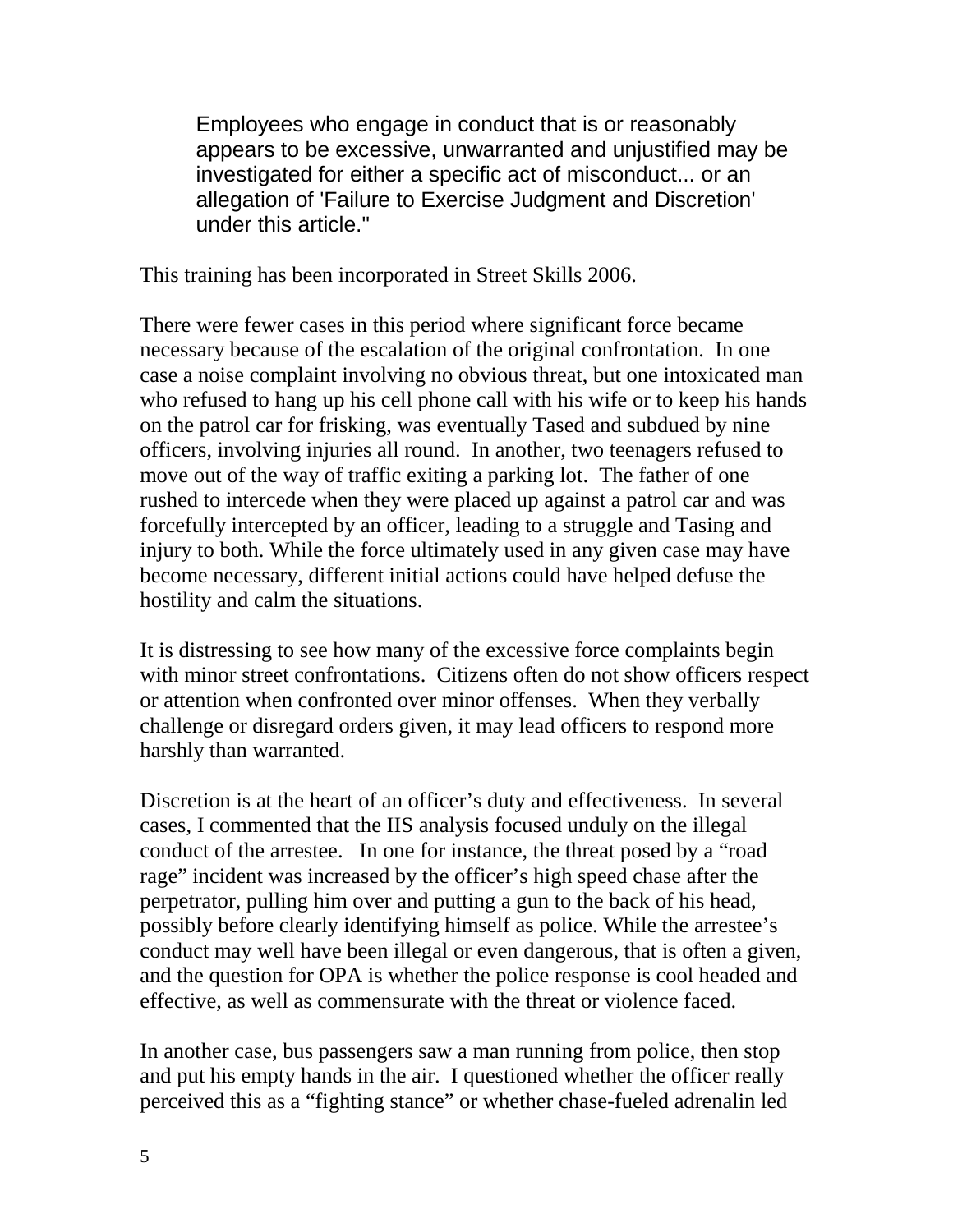him to kick the subject in the head when caught. Again it was a given that the man was high and fleeing, and I questioned whether focus on his behavior affected the IIS analysis of the officer's actions.

The new standard for abuse of discretion is designed, I believe, to allow assessment of officers' discretionary decisions, with realistic evaluation of the situations they face. As Lt. Kebba has commented, he assesses the case for best practices and options that were at the officer's disposal at the time. It is a delicate balance to maintain, with the goal to identify deficiencies and improve police response to future events. The public often does not see the effectiveness of the OPA process in this latter area of improving responses to future confrontations and challenging events.

## **Line Investigations**

I had comments only on two cases referred for Line Investigation, in each case questioning the classification. I have only four open Line Investigations.

### **Supervisory Referrals**

Judgment is required to determine whether an incident should be classified as a PIR or an SR after a sergeant at OPA-IS has looked into the matter. The OPA Lieutenant, Captain, and Director review each. I commented on only three of the 49 SR's I reviewed during this six-month period. I was concerned in two cases about what we expected the supervisor to do. In one I thought it was "over-classified" in that it appeared the officer acted correctly.

I am concerned that SR's are not entered as data in the early intervention system meant to alert supervisors to potential problems with employees before they occur.

Discipline is not contemplated in either SR's or PIR's, but both often require some supervisory action and return of the file to the OPA. In some cases service complaints are classified as SR's. Supervisory Referrals usually indicate that if a policy was violated, it was not willful or the misconduct was not worthy of discipline.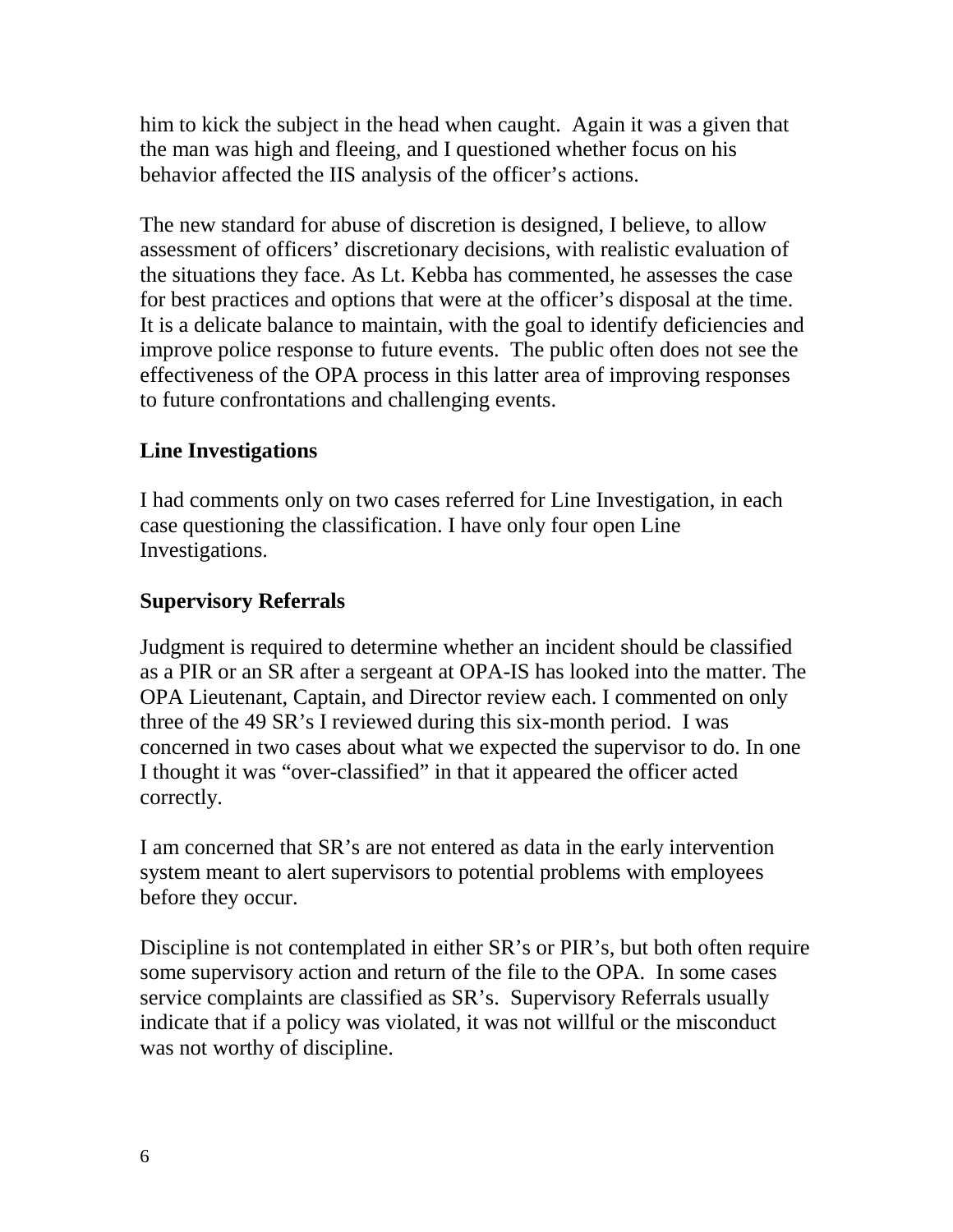The Department has increasingly used "Supervisory Intervention" as an *outcome* after an investigation by the IIS, as distinguished from an initial classification. This indicates a finding that the behavior warrants more serious follow-up: "while there may have been a violation of policy, it was not a willful violation, and/or the violation did not amount to misconduct. The employee's chain of command is to provide appropriate training, counseling and/or to review for deficient or inadequate training." In one IIS investigation where the recommendation was for a sustained finding, the Acting Chief imposed a Supervisory Intervention after conferring with the Department legal advisor regarding the legality of the entry into a home and the arrest of the homeowner. I disagreed with the legal advisor in part, based on my own research. In another case, an SI was ordered as a way to strengthen supervisory action. An SI goes on an employee's OPA card and constitutes an unequivocal warning to the employee. I have continuing concern, however, that its increasing use not represent an avoidance of discipline in cases where employees have clearly violated law or policy.

### **Preliminary Investigations**

PIR classification indicates a finding at the outset that there was no or minimal violation of policy alleged and the complainant is usually quite satisfied to have the comments simply forwarded to the officer through the chain of command. I commented on only six of the 173 PIR's completed in this period. If they involve service complaints or rudeness, I think it is important for the precinct supervisor to follow up with the complainant as well as the officer. I asked for reclassification of one PIR as a full investigation, but it remained a PIR with directed supervisor follow-up to fill in missing facts.

PIR's are investigations that often require time and diplomacy from the IIS sergeants, and they generally do a great job. Lieutenant Kebba reviews each PIR and often makes suggestions of further actions to help the caller.

#### **CONCLUSION**

Many of the policy recommendations made by the Director of OPA have addressed issues raised in her review and my comments about cases investigated by OPA-IS. Her Use of Force Report is an important document, unfortunately issued at the end of her tenure.